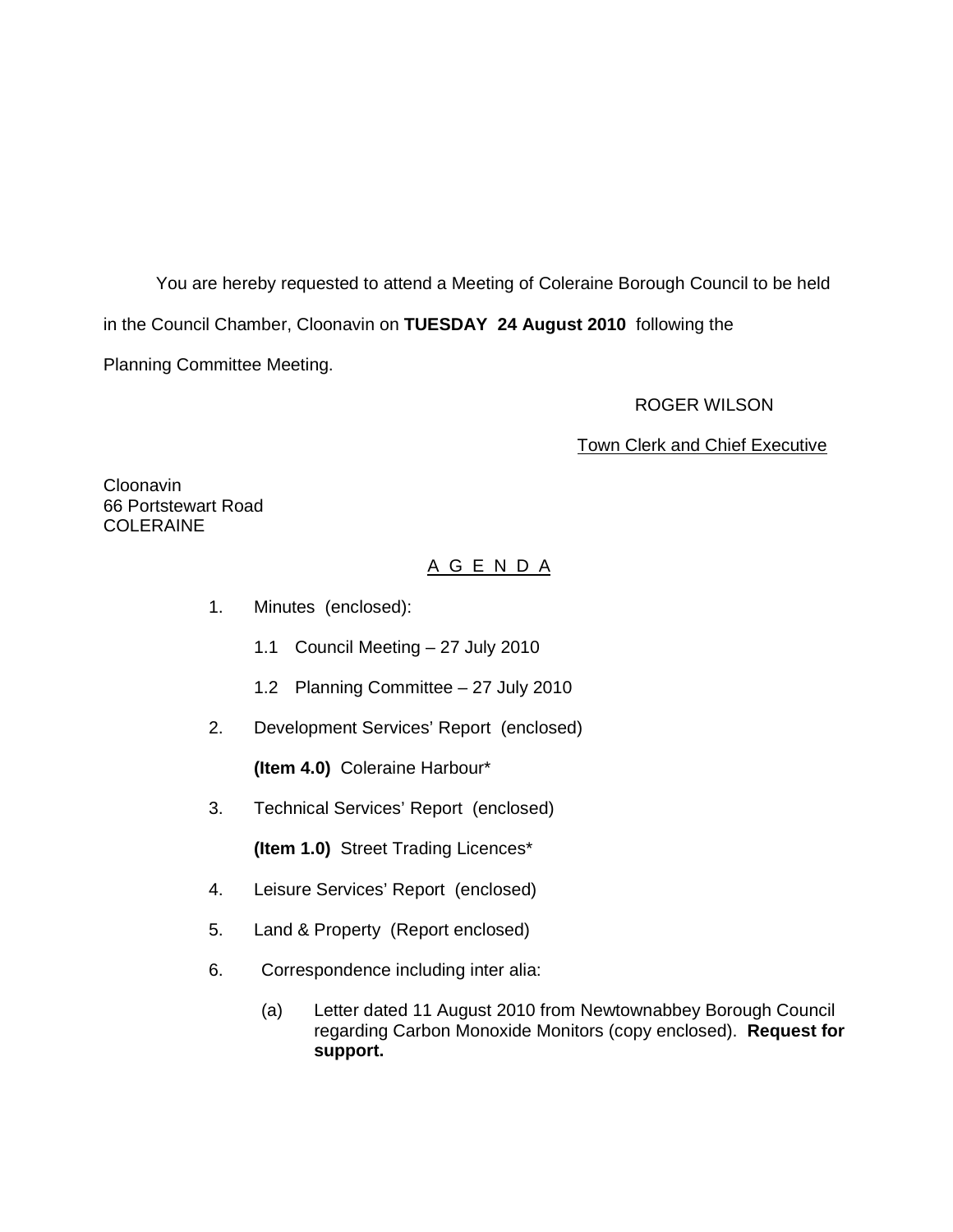- (b) Letter dated 11 August 2010 from Dungannon & South Tyrone Borough Council regarding Carbon Monoxide Poisoning (copy enclosed).
- (c) Letter dated 12 August 2010 from Communication Workers Union regarding "Keep The Post Public" Coalition (copy enclosed). **Request for support.**
- 7. Documents for Sealing
- 8. Any other business

Enclosed for Information:

Council Information Bulletin - August 2010

**\* Recommended for consideration "In Committee".**

To: Each Member of Council 20 August 2010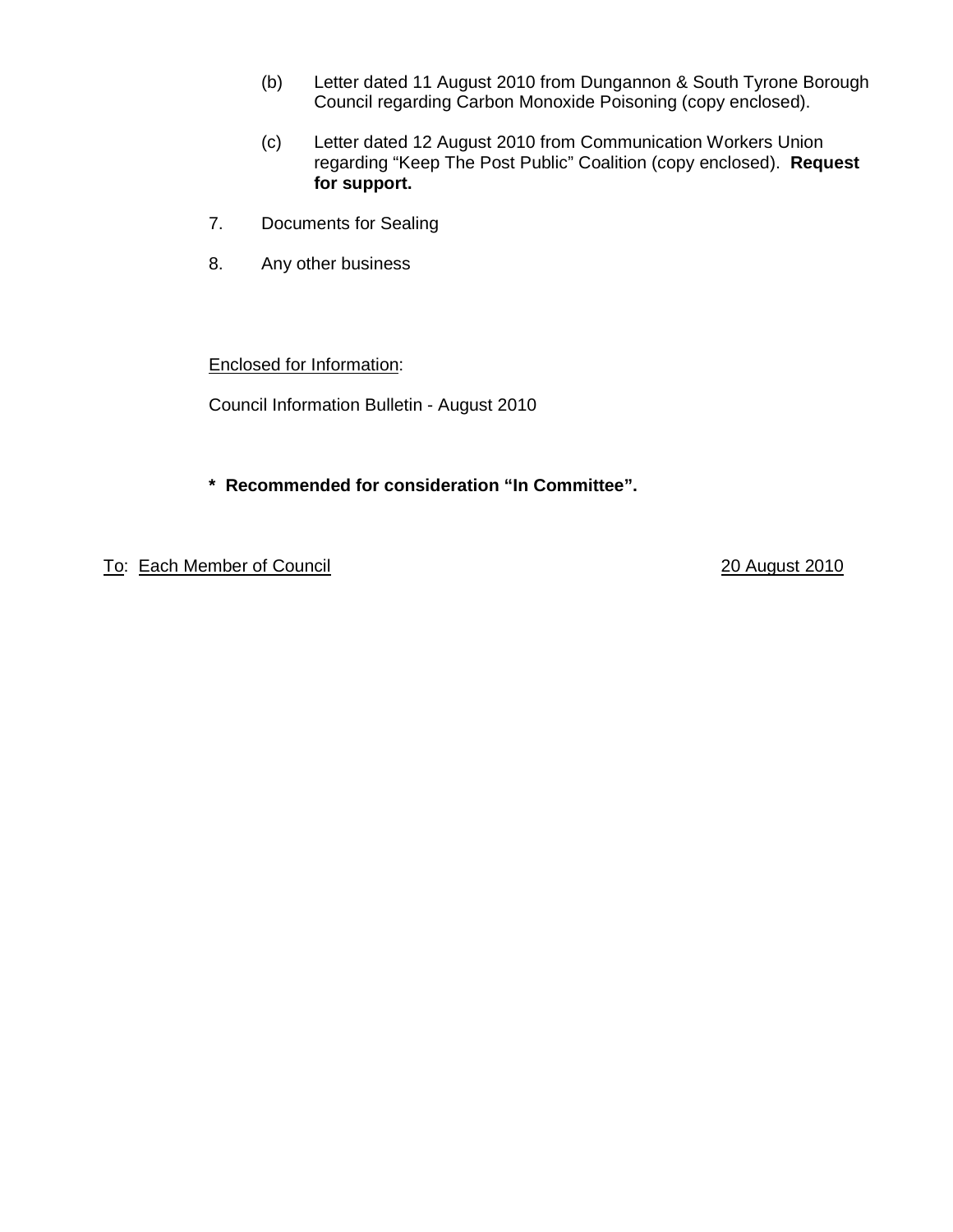## **COUNCIL MEETING**

# **27th July, 2010.**

| <b>Present:</b>                   | The Mayor, Councillor N. F. Hillis, in the Chair<br>The Deputy Mayor, Councillor A. S. Cole                                                                                                                                                                                                                                                         |                                                                                                                                                              |
|-----------------------------------|-----------------------------------------------------------------------------------------------------------------------------------------------------------------------------------------------------------------------------------------------------------------------------------------------------------------------------------------------------|--------------------------------------------------------------------------------------------------------------------------------------------------------------|
|                                   |                                                                                                                                                                                                                                                                                                                                                     |                                                                                                                                                              |
|                                   | <b>Aldermen</b>                                                                                                                                                                                                                                                                                                                                     |                                                                                                                                                              |
|                                   | E. T. Black (Mrs.)<br>W. T. Creelman                                                                                                                                                                                                                                                                                                                | M. T. Hickey (Mrs.)<br>W. J. McClure                                                                                                                         |
|                                   | <b>Councillors</b>                                                                                                                                                                                                                                                                                                                                  |                                                                                                                                                              |
|                                   | C. S. Alexander (Ms.)<br>(Items $1.0 - 17.1.1$ )<br>J. M. Bradley<br>O. M. Church (Mrs.)<br><b>B.</b> Fitzpatrick<br>S. Gilkinson<br>D. Harding<br>(Items $1.0 - 17.1.1$ )                                                                                                                                                                          | W. A. King<br>(Items $1.0 - 16.0$ )<br><b>B.</b> Leonard<br>R. A. Loftus (Mrs.)<br>G. McLaughlin<br>R. A. McPherson<br>A. McQuillan<br>(Items $1.0 - 16.0$ ) |
| Officers in<br><b>Attendance:</b> | Town Clerk and Chief Executive, Director of Technical<br>Services, Director of Environmental Health, Director of<br>Corporate Services, Interim Director of Leisure Services,<br>Head of Development Services, Head of Performance, Policy<br>and Governance, Community Development Manager (Items<br>$1.0 - 17.1.1$ ) and Administrative Assistant |                                                                                                                                                              |
| Apologies:                        | <b>Councillors Barbour and Mrs. Fielding</b>                                                                                                                                                                                                                                                                                                        |                                                                                                                                                              |
| Also in<br>Attendance:            | Mr. Peter Osborne, Rubicon Consulting                                                                                                                                                                                                                                                                                                               |                                                                                                                                                              |

## **1.0 MAYOR'S REMARKS**

#### **1.1 Bann Rowing Club**

The Mayor extended congratulations to Bann Rowing Club on their achievements at the All Ireland Rowing Championships in Cork on 17 $^{\text{th}}$  July, 2010 when the Men's Junior 18 Team won a gold medal and four of the crew won a silver medal in the Men's Junior 18 Coxed Four.

## **1.2 City of Culture 2013 Award**

The Mayor extended congratulations to Derry/Londonderry on winning its bid as UK City of Culture 2013.

## **2.0 MINUTES**

The Minutes of the Council Meeting of 22<sup>nd</sup> June, 2010 were confirmed and signed.

## **3.0 DEVELOPMENT SERVICES' REPORT**

The Report of the Head of Development Services was considered (previously supplied).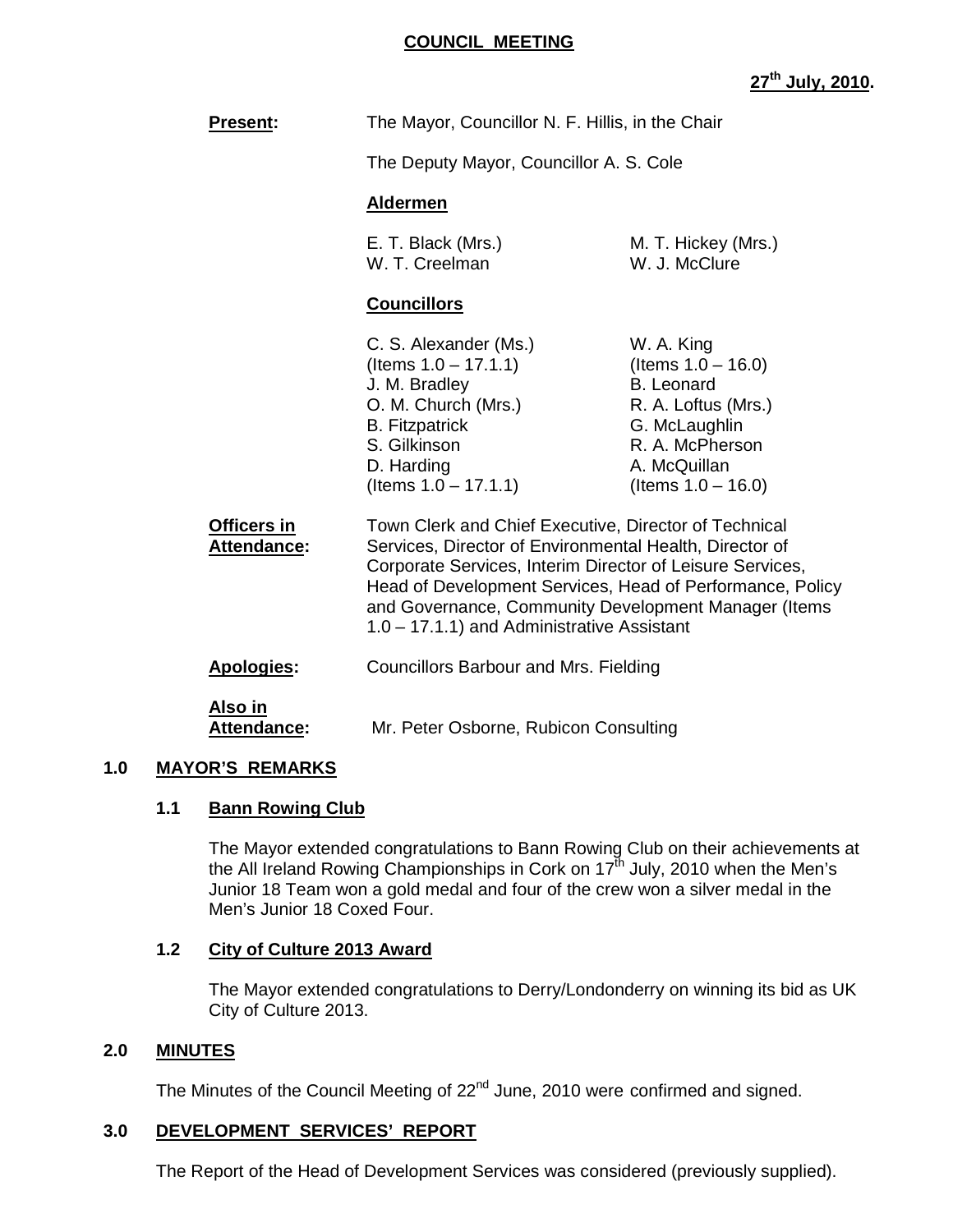Matters arising:

## **3.1 River Bann Navigation Order (NI) 2002 – Appointment of Chairman/Deputy Chairman**

Members were reminded of the review of the harbour being carried out by the Department for Regional Development (DRD) and the due diligence process being undertaken by Council, as they considered appointment to these positions for the coming year.

## **Agreed:**

That the period of office for the current Chairman and Deputy Chairman of the Coleraine Harbour Commissioners be extended until June 2011.

## **4.0 LEISURE SERVICES' REPORT**

The Report of the Interim Director of Leisure Services was considered (previously supplied).

Matters arising:

## **4.1 Jim Watt Sports Centre – Garvagh**

Consideration was given to options for bringing forward the opening of this facility within budget, as detailed in the report.

## **Agreed:**

 On the proposal of Councillor McPherson and seconded by Councillor McQuillan:

- (i) that Option 2 be adopted, as detailed in the report.
- (ii) that the facility be formally named The Jim Watt Sports Centre.
- (iii) that a provisional date of  $11<sup>th</sup>$  September, 2010 be set for the official opening of this facility.

## **4.2 Market Yard**

Council noted information on this topic, as contained in the report.

## **Agreed:**

That a full report be brought to the September meeting of Council.

## **5.0 ENVIRONMENTAL HEALTH REPORT**

The Report of the Director of Environmental Health was considered (previously supplied).

Matters arising:

## **5.1 Approval of Products of Animal Origin Establishments under EC Regulation 853/2004**

5.1.1 Annie's Traditional Food Limited, Unit 5 Ballerin Business Park, 98 Boleran Road, Garvagh, BT51 5EH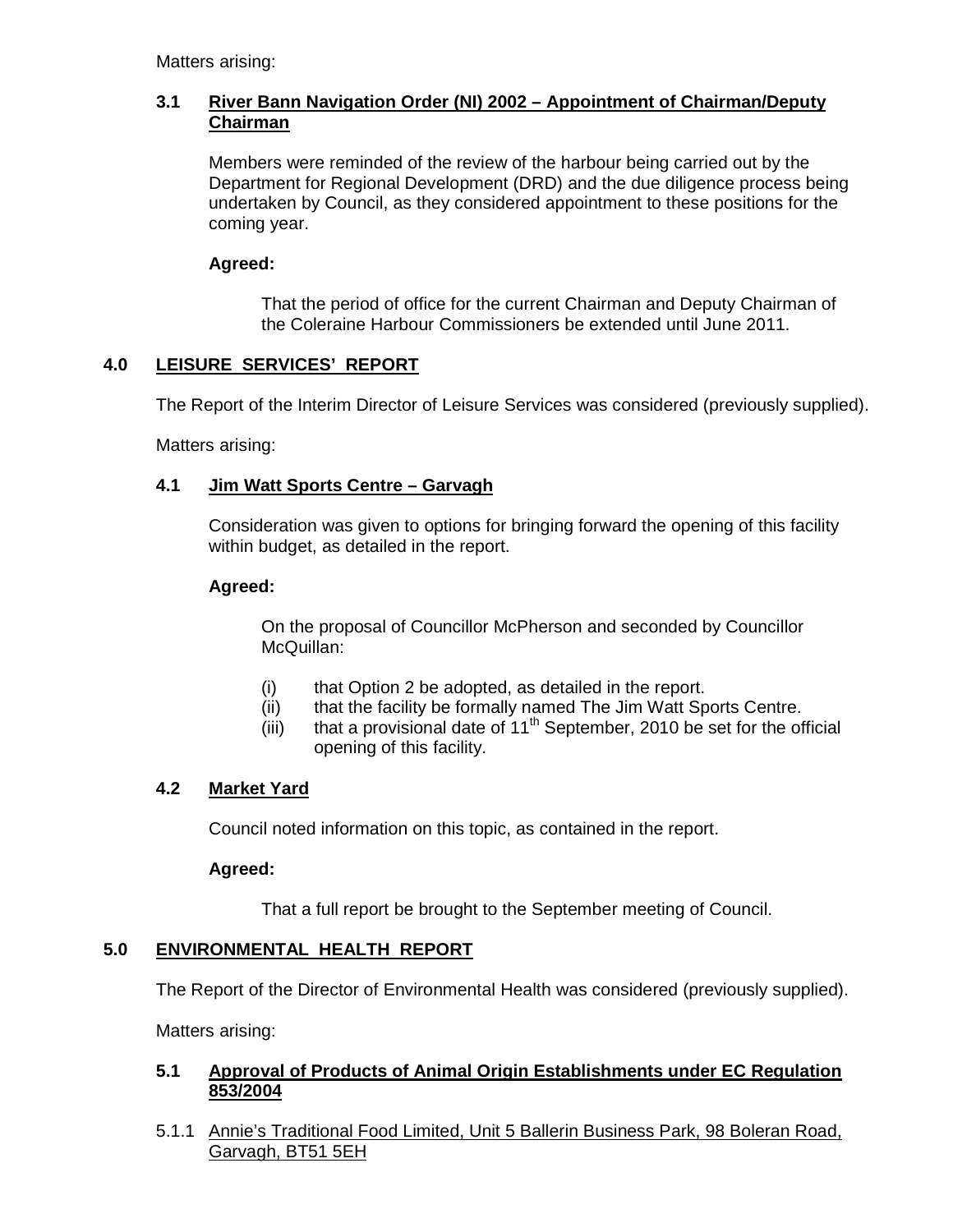## **Agreed:**

That conditional approval be granted to this establishment with a further assessment of compliance to be made in three months time following which, subject to a satisfactory report, full approval to be issued.

### 5.1.2 Lynas Food Service Limited, Lounghanhill Industrial Estate, Coleraine, BT52 2NR

#### **Agreed:**

That approval for this establishment be amended to include the new storage facilities.

#### **6.0 CORPORATE SERVICES' REPORT**

The Report of the Director of Corporate Services was considered (previously supplied).

Matters arising:

#### **6.1 Revised Grievance and Disciplinary Policies**

Consideration was given to the recommendation of the Human Resources Working Group on these policies, following its meeting on 16<sup>th</sup> June, 2010 (previously supplied).

#### **Agreed:**

Following discussion, that the policies be referred back to the Human Resources Working Group.

## **7.0 TECHNICAL SERVICES' REPORT**

The Report of the Director of Technical Services was considered (previously supplied).

## **7.1 Entertainments Licence**

#### 7.1.1 The Marian Hall, New Row, Kilrea

 An application for a grant of an occasional licence for a maximum of any 14 unspecified days within the licence period of one year had been received from Rev. B. Doherty PP.

Days and times on which it is intended to provide entertainment:

| Monday/Tuesday - Friday/Saturday: | 11.10 a.m. - 1.00 a.m.    |
|-----------------------------------|---------------------------|
| Saturday:                         | 11.30 a.m. $-$ 11.30 p.m. |
| Sunday:                           | 11.30 a.m. $-$ 11.30 p.m. |

## **Agreed:**

 That the Entertainment Licence be granted subject to compliance with any recommendations made by Council's Licensing Department with the following special conditions:

• All requirements as contained within Night Safe Coleraine Code of Best Practice 2008.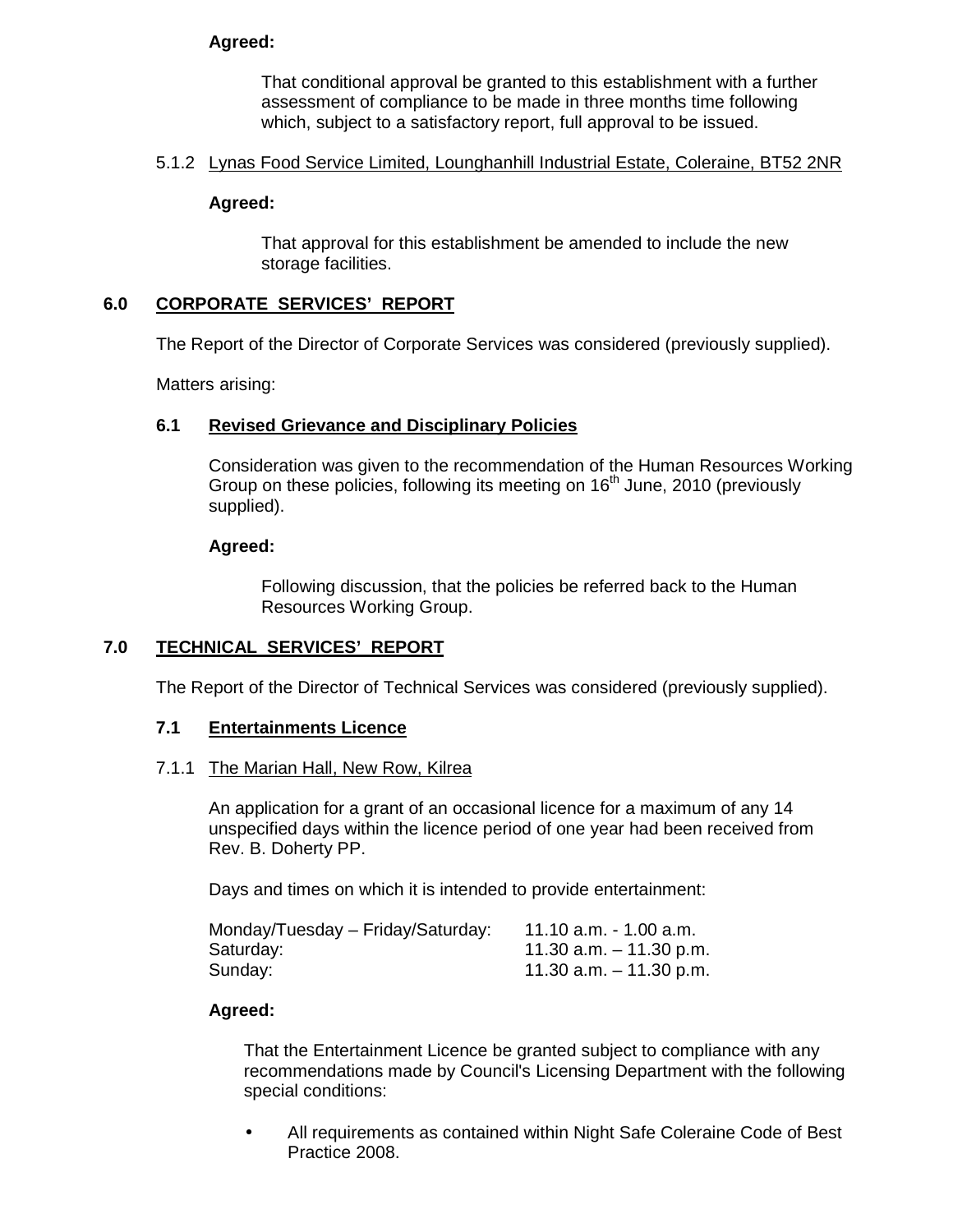All door supervisors employed must be licensed with a scheme recognised by Coleraine Borough Council.

#### 7.1.2 Street Trading Licences

A request was made for five members to be appointed to a sub-committee to examine written submissions received from two applicants who had been refused grant of a street trading licence.

## **Agreed:**

That the following Members be appointed:

 Alderman Mrs. Black and Councillors Bradley, Gilkinson, Harding and Mrs. Loftus.

## 7.1.3 DRD Roads Service

Council's views were sought on DRD Roads Service's proposal to introduce a 40 mph speed limit on part of the Glenkeen Road and Agivey Road, in the vicinity of the Diamond Garage.

Members' comments in relation to extending the speed limit were noted by the Director of Technical Services for submission to DRD Roads Service.

## **8.0 NOTICE OF MOTION**

The undernoted Notice of Motion was proposed by Councillor Leonard and seconded by Councillor Ms. Alexander.

"This Council agrees to request a detailed briefing from representatives of the North West Regional Waste Management Group (NWRWMG) on the need for a superdump at Cam Road, Ringsend given the advanced stage of process towards an MBT plant for the NWRWMG which will take all waste from constituent councils from 2013."

Councillor Leonard spoke to the Motion and requested Members' support.

 It was proposed, as an amendment, by Councillor McPherson and seconded by Councillor Gilkinson.

> This Council agrees to request an update from representatives of the NWRWMG on the current progress of waste management for this region.

## **Agreed:**

On being put to the Meeting, the amendment was carried with eleven votes in favour and six against.

## **9.0 BANNSIDE RAMBLING CLUB**

Read letter dated 18<sup>th</sup> June, 2010 from Mr. Rovall Moore requesting Council's permission to mark the 35<sup>th</sup> anniversary of the Bannside Rambling Club by donating a tree in its name, to be planted along the entrance road to Cloonavin in the Spring of 2011.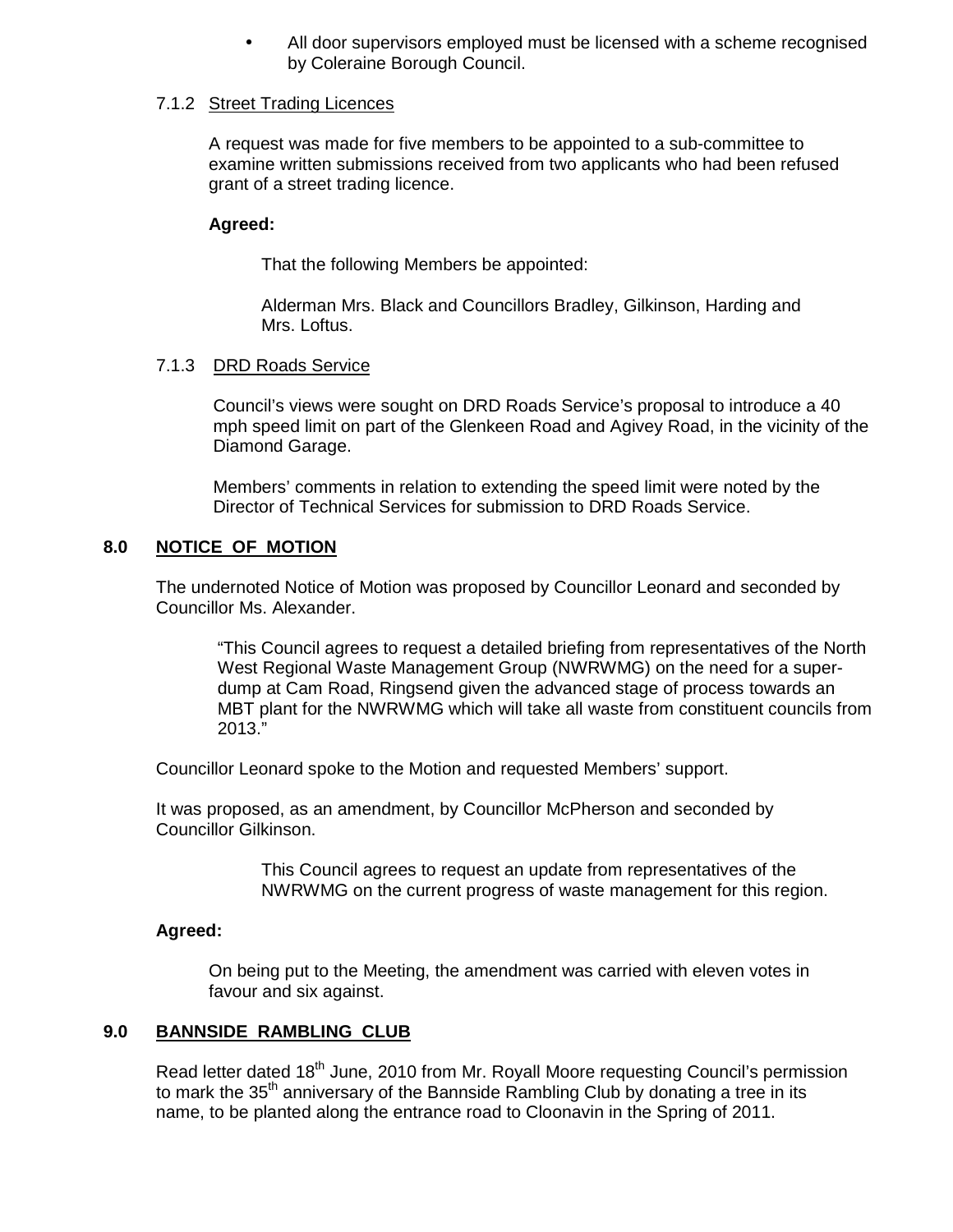### **Agreed:**

That the request be granted.

## **10.0 DOCUMENTS FOR SEALING**

Resolved:

That the following documents be sealed:

| 1. | <b>Conveyance and Counterparts</b>        | North Eastern Education & Library Board<br>to Council – portion of land adjacent to<br>Rugby Avenue, Coleraine.                                                                    |
|----|-------------------------------------------|------------------------------------------------------------------------------------------------------------------------------------------------------------------------------------|
| 2. | <b>Grant of Easement and Counterparts</b> | Council to North Eastern Education &<br>Library Board – portion of land and part of<br>roadway at Rugby Avenue Playing Fields<br>(for replacement access to Sandelford<br>School). |
| 3. | Assignment (in duplicate)                 | Council to PRH Construction (NI) Ltd -<br>land at Portmore Road, Portstewart.                                                                                                      |
| 4. | <b>Cemetery Titles</b>                    | Grant of Right of Burial - Deeds Register<br>No. 3645 - 3651 incl.                                                                                                                 |

Agherton 2 Ballywillan 1 Coleraine 2 Kilrea - Portstewart 2

#### **11.0 VISIT TO LA ROCHE-SUR-YON**

.

 Members received a report on a very successful visit to La Roche-sur-Yon at the end of June, where Council was represented by Alderman Mrs. Black and Councillor McPherson .

## **12.0 APPOINTMENTS TO THE NORTH EASTERN EDUCATION & LIBRARY BOARD**

The Town Clerk and Chief Executive agreed to investigate why nominees had not yet received application packs from the NEELB.

#### **13.0 ANNUAL WALK IN AID OF ZOMBA**

Members noted that the annual Glenullin Walk would take place on Tuesday 3<sup>rd</sup> August, 2010.

#### **14.0 VISIT TO THE SOMME**

 Members received a report on the 2010 Visit to the Somme at which Council was represented by Councillor Gilkinson.

#### **15.0 VACANCY CONTROL**

 In response to a Member's query, the Town Clerk and Chief Executive drew Members' attention to letters from the Local Government Reform Joint Forum (LGRJF) and the Local Government Staff Commission (LGSC) in relation to the suspension of the Vacancy Control System, which were included in the Information Pack (previously supplied).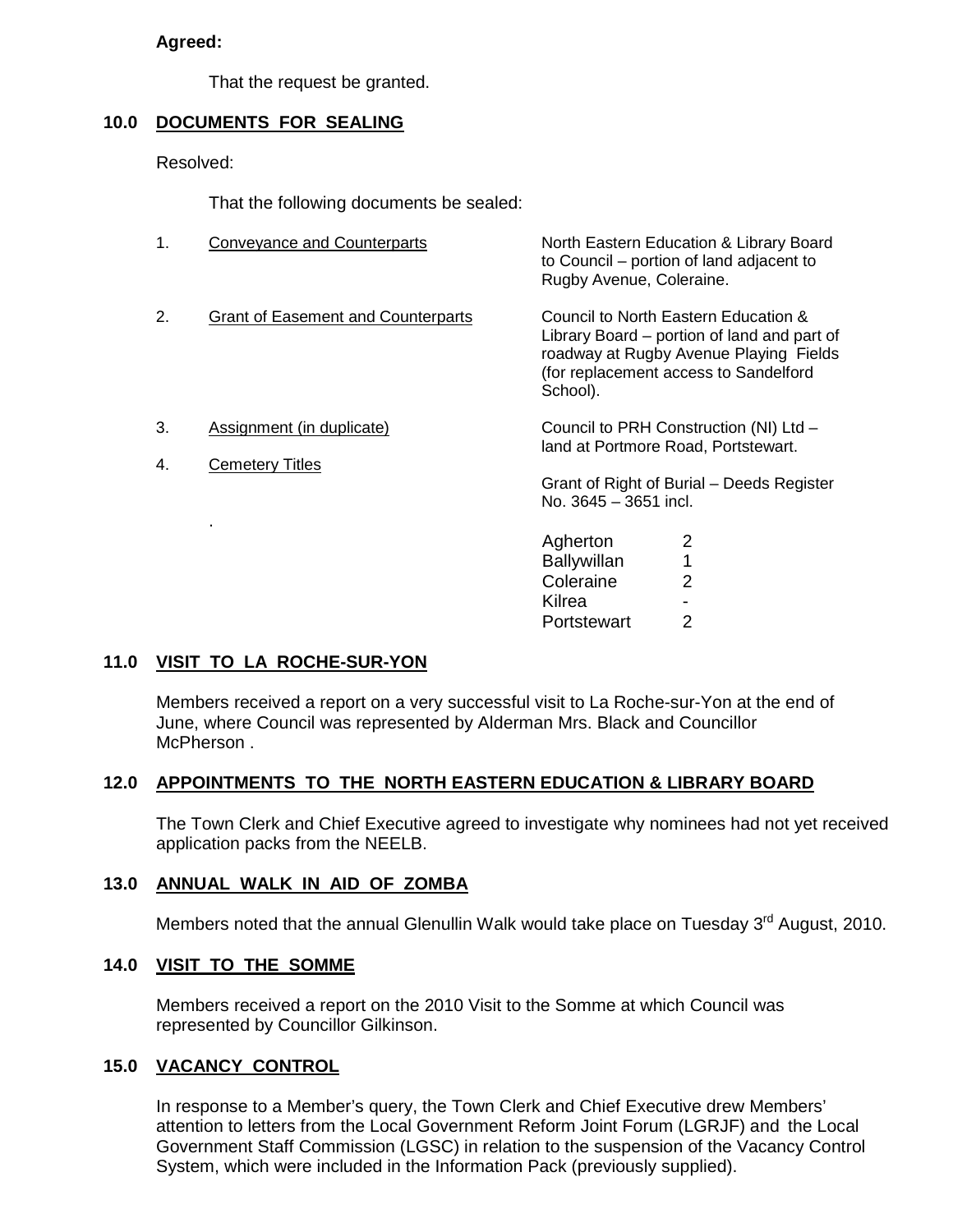# **16.0 BIN COLLECTION OVER HOLIDAY PERIOD**

 In response to a Member's comments in relation to difficulties arising from arrangements for bin collection over the holiday period, the Director of Technical Services advised that this would be reviewed for 2011.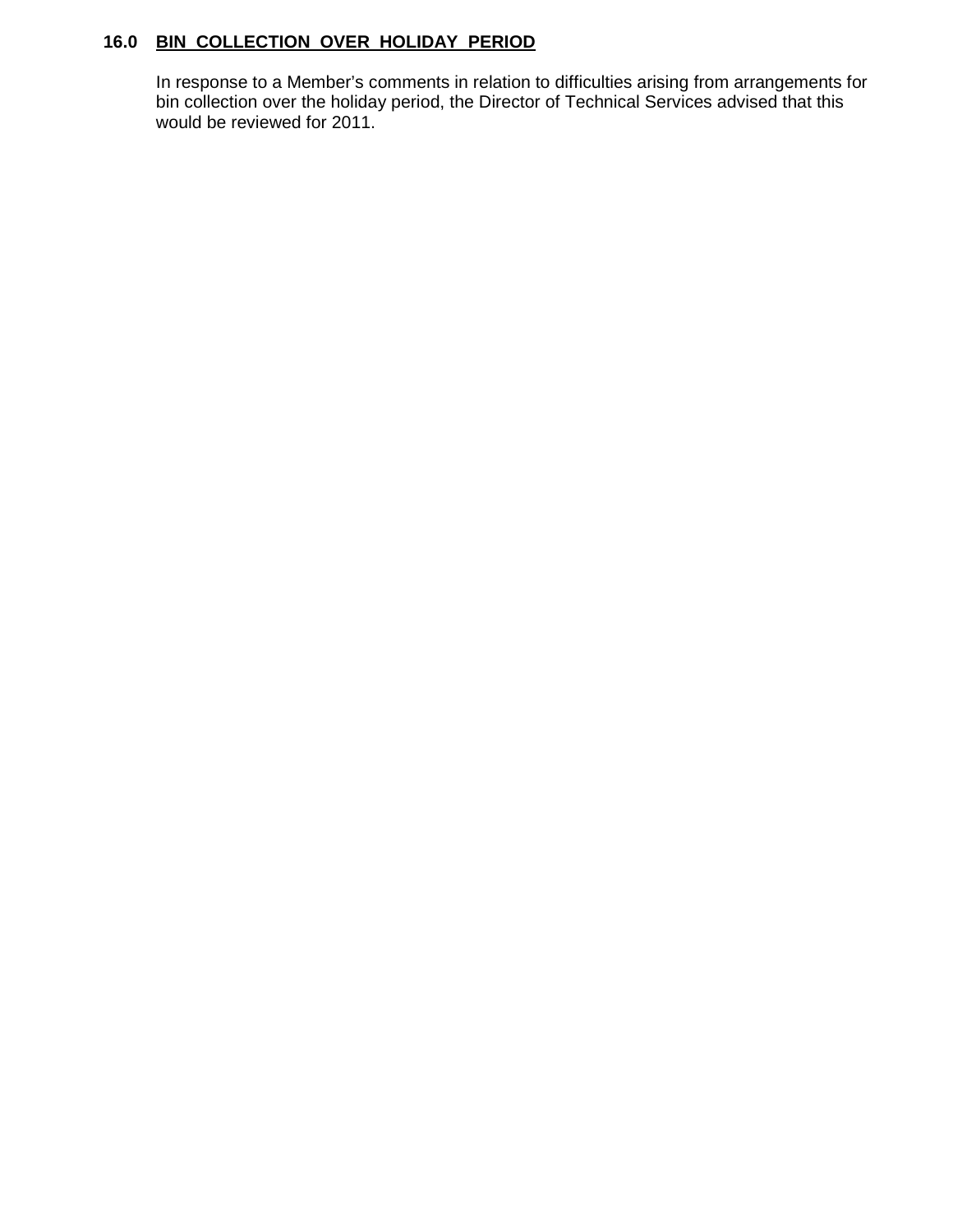## **PLANNING COMMITTEE**

## **27 July, 2010.**

|     | <b>Present:</b>                   | Alderman W. J. McClure in the Chair                                                                                                                                                                                                                                |                                                                                                                                                 |
|-----|-----------------------------------|--------------------------------------------------------------------------------------------------------------------------------------------------------------------------------------------------------------------------------------------------------------------|-------------------------------------------------------------------------------------------------------------------------------------------------|
|     |                                   | The Mayor, Councillor N. F. Hillis<br>(Items $2.3 - 9.0$ )                                                                                                                                                                                                         |                                                                                                                                                 |
|     |                                   | The Deputy Mayor, Councillor A. S. Cole<br>(Items $2.3 - 9.0$ )                                                                                                                                                                                                    |                                                                                                                                                 |
|     |                                   | <b>Aldermen</b>                                                                                                                                                                                                                                                    |                                                                                                                                                 |
|     |                                   | E. T. Black (Mrs.)<br>(Items $2.3 - 9.0$ )<br>W. T. Creelman<br>(Items $2.3 - 9.0$ )                                                                                                                                                                               | M. T. Hickey (Mrs.)                                                                                                                             |
|     |                                   | <b>Councillors</b>                                                                                                                                                                                                                                                 |                                                                                                                                                 |
|     |                                   | C. S. Alexander (Ms.)<br>J. M. Bradley<br>O. M. Church (Mrs.)<br><b>B.</b> Fitzpatrick<br>S. Gilkinson<br>D. Harding<br>W. A. King                                                                                                                                 | <b>B.</b> Leonard<br>R. A. Loftus (Mrs.)<br>G. L. McLaughlin<br>R. A. McPherson<br>(Items $2.3 - 9.0$ )<br>A. McQuillan<br>(Items $2.3 - 9.0$ ) |
|     | <u>Also in</u><br>Attendance:     | Representatives from the Planning Service -<br>Mr. P. Duffy and Mr. M. McCrystal<br>Principal Administrative Officer, Senior Environmental<br><b>Health Officer and Administrative Assistant</b><br>Alderman McClarty and Councillors Barbour and Mrs.<br>Fielding |                                                                                                                                                 |
|     | <b>Officers in</b><br>Attendance: |                                                                                                                                                                                                                                                                    |                                                                                                                                                 |
|     | <b>Apologies:</b>                 |                                                                                                                                                                                                                                                                    |                                                                                                                                                 |
| 1.0 | <b>WELCOME</b>                    |                                                                                                                                                                                                                                                                    |                                                                                                                                                 |
|     |                                   |                                                                                                                                                                                                                                                                    |                                                                                                                                                 |

The Chairman welcomed everyone to the Meeting.

## **2.0 PLANNING APPLICATIONS**

**1.0 WELCOME**

A list of sixty-three applications was presented for consideration (previously supplied).

## **Applications Deferred from Previous Meeting**

2.1 Application No. 1 C/2007/0038/F Proposed construction of 2 detached dwellings, a pair of semidetached dwellings and a terrace of 6 townhouses at 1, 3, 5 and 5a

The opinion of the Planning Service was to approve.

It was agreed that the application be approved.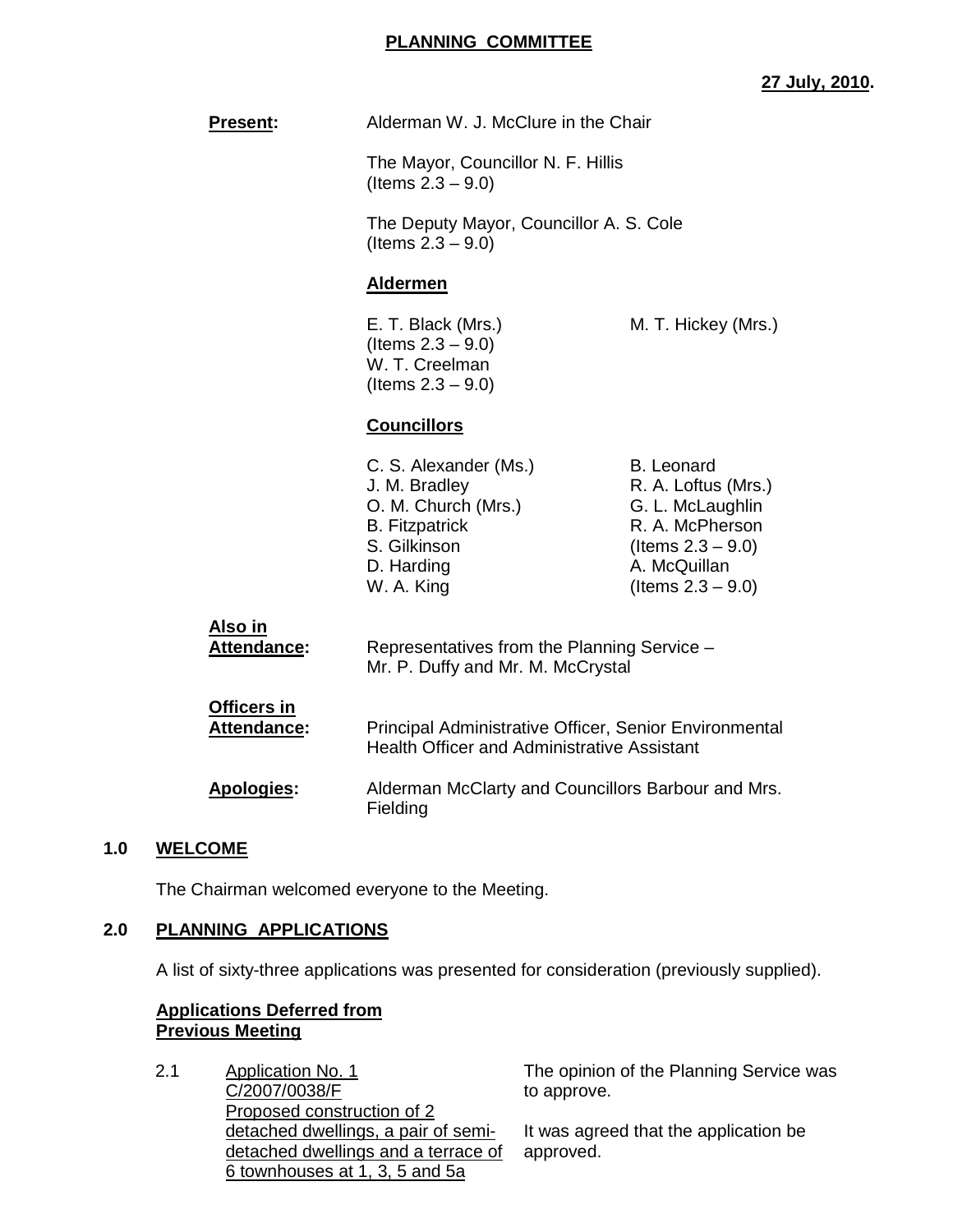Greenmount Park, Coleraine for P & C Mullan Construction

- 2.2 Application No. 2 C/2007/0046/O Site for detached dwelling and garage 75m south west of 170 Agivey Road, Coleraine for Mr. M. O'Reilly
- 2.3 Application No. 3 C/2007/0255/O Proposed domestic dwelling in rear garden of 98 Ballyrashane Road, Coleraine for Mr. A. McCreadie

2.4 Application No. 4

C/2007/0375/F

Mr. G. Kiernan

The opinion of the Planning Service was to refuse.

It was agreed that the application be refused.

The opinion of the Planning Service was to refuse.

Following discussion it was proposed by Councillor Bradley, seconded by Alderman Creelman and unanimously agreed:

> That Council support an approval.

The opinion of the Planning Service was to approve.

It was agreed that the application be approved.

2.5 Application No. 5 C/2007/0560/O Proposed site for dwelling and garage between 28 and 30 Shanlongford Road, Ringsend,

Proposed infill dwelling and garage

adjacent to 51 Agivey Road, Movanagher, Kilrea for

> The opinion of the Planning Service was to refuse.

It was proposed by Councillor Mrs. Loftus, seconded by Alderman Mrs. Hickey and unanimously agreed:

> That Council support an approval.

The opinion of the Planning Service was to approve.

It was agreed that the application be approved.

The opinion of the Planning Service was to refuse.

It was agreed that the application be refused.

The opinion of the Planning Service was to refuse.

It was proposed by Councillor McQuillan, seconded by Councillor McPherson and

2.6 Application No. 6 C/2007/0815/O Proposed infill site for dwelling and associated access between 70 and 72 Moneydig Road, Moneydig, Garvagh for Mr. M. Stewart

Coleraine for Mr. M. McGilligan

2.7 Application No. 7 C/2007/0947/O Dwelling and garage on a farm 61m north of 12 Lismoyle Road, Kilrea for Miss P. McLaughlin

2.8 Application No. 8 C/2007/1025/F One private dwelling and septic tank 100m south of 16 Mayoghill Road, Garvagh for Mr. J. Stewart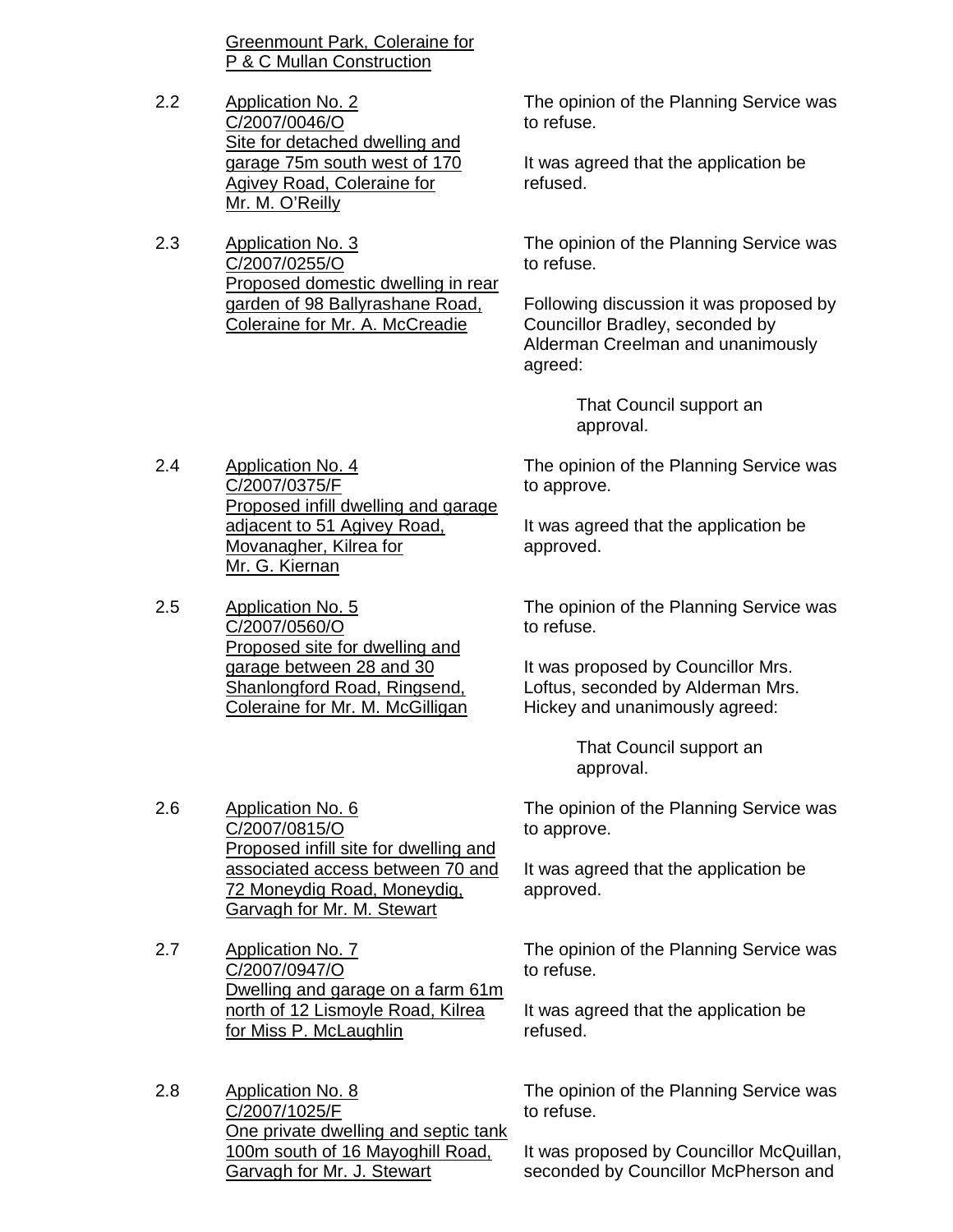unanimously agreed:

to refuse both applications.

refused.

 That Council support an approval.

The opinion of the Planning Service was

It was agreed that both applications be

2.9 Application No. 9 C/2008/0233/O Proposed 1 no. detached bungalow adjacent to 56 Masteragwee Road, Coleraine for Mr. G. Bradley

> Application No. 10 C/2008/0234/O Proposed 2 no. detached one and a half storey dwellings adjacent to 340 Masteragwee Road, Coleraine for Mr. G. Bradley

2.10 Application No. 11 C/2008/0368/O Site for storey and a half dwelling and garage (farm house) adjacent to 1 Blagh Road, Blagh Td., Coleraine for Mr. J. McCollum

The opinion of the Planning Service was to refuse.

It was proposed by Councillor McPherson, seconded by Councillor Fitzpatrick and agreed:

> That the application be deferred for one month to facilitate an office meeting on the grounds that all material planning considerations had not been assessed.

2.11 Application No. 12 C/2008/0406/F Retention of existing dwelling (log cabin) single storey and associated hardstanding 40m north east of 10 and 12 Movanagher Road, Kilrea for Ms. Quigg

The opinion of the Planning Service was to refuse.

Mr. Duffy reported that this development was the subject of enforcement action and that the appeal hearing for same would be held on 19 August 2010.

Members expressed concern at the way in which this application had been dealt with and unanimously agreed, on the proposal of Councillor Ms. Alexander, seconded by Councillor Mrs. Loftus, to support the application and call for an urgent office meeting to consider the special circumstances concerning same. It was further agreed that Council support any request by the applicant for a deferral of the PAC hearing to allow the statutory consultation to proceed to its natural conclusion and in the event that the matter is not satisfactorily resolved at Divisional Planning level, to reiterate Council support at the appeal.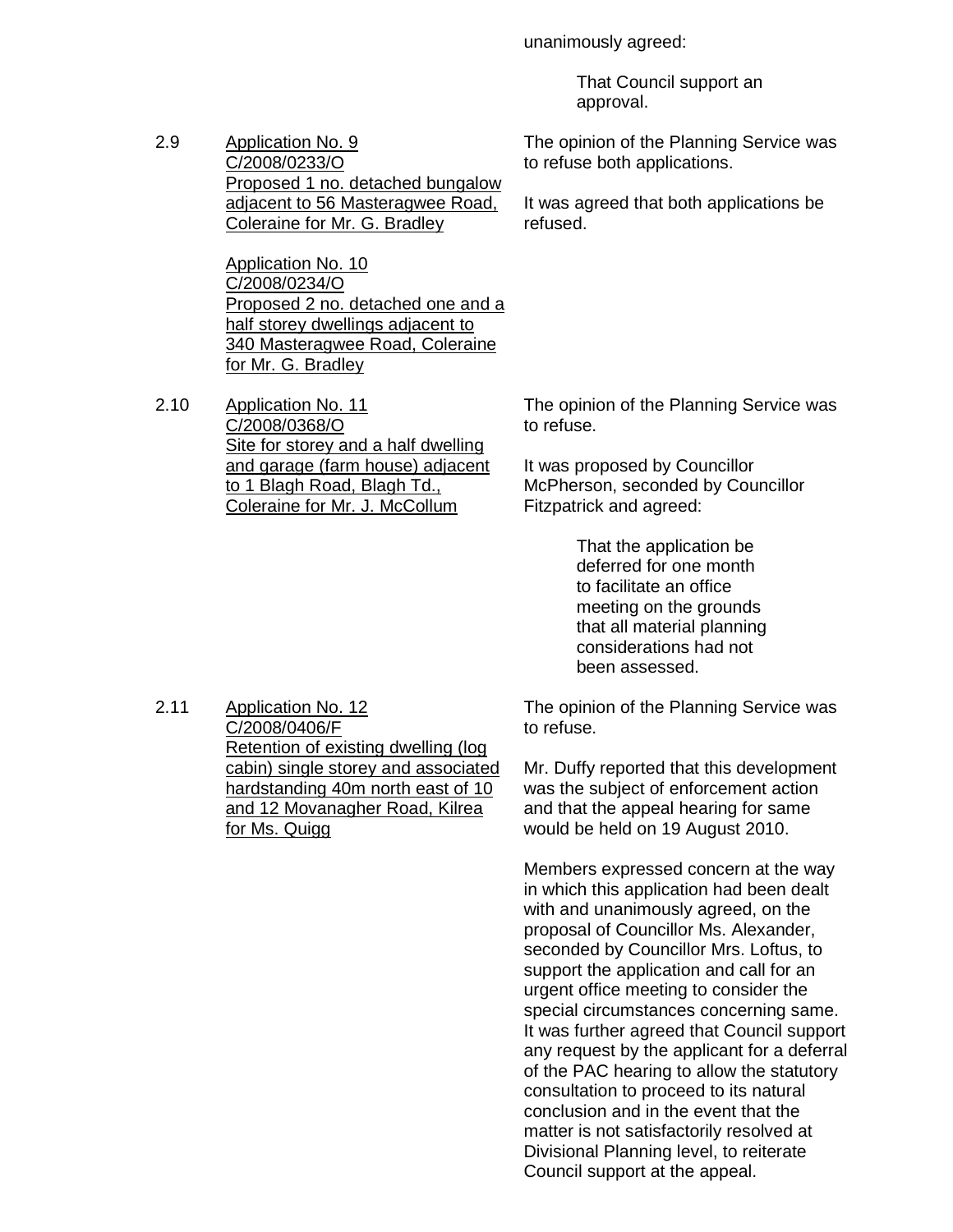- 2.12 Application No. 13 C/2008/0804/F Proposed three storey apartment block with ground floor retail unit replacing the existing buildings (new build) at Nos. 9 and 10 The Diamond, Kilrea for Union Arch **Properties**
- 2.13 Application No. 14 C/2008/0882/F Residential development comprising of 117 units (consisting of 50 no. apartments, 35 townhouses and 32 no. semi-detached dwellings) with associated car parking, infrastructure and landscaping adjacent to Shellbridge Park and to the rear of No. 1 Atlantic Road, Coleraine for Mr. Mullan
- 2.14 Application No. 15 C/2009/0026/F Variation of condition no. 2 of planning approval C/2006/1001/RM to allow retention of built dwelling (with amended vehicular access from Rodney Square) to rear of No. 9 Hopefield Avenue, Portrush for Mr. R. Martin

The opinion of the Planning Service was to approve.

It was agreed that the application be approved.

The opinion of the Planning Service was to approve.

It was agreed that the application be approved.

The opinion of the Planning Service was to approve.

Following discussion it was proposed by Councillor Gilkinson and seconded by Councillor Ms. Alexander:

> That the application be refused.

On being put to the Meeting the proposal was carried, ten members voting in favour and no one voting against.

The opinion of the Planning Service was to refuse.

It was agreed that the application be refused.

2.15 Application No. 16 C/2009/0231/F Proposed change of house types, alterations to site layout and alterations to existing private streets determination at former Port Centre site, Glenmanus Road, Portrush. Site Nos. 1-10 (inclusive) north west of Nos. 104, 106, 108 and 110 Coleraine Road, Portrush for Kennedy Entertainments Ltd.

2.16 Application No. 17 C/2009/0425/F Demolition of existing buildings and erection of 85 bedroom nursing home at 9-12 Lansdowne Crescent, Portrush for Ashmore Developments Ltd.

The opinion of the Planning Service was to refuse.

Following discussion it was proposed by Councillor McLaughlin and seconded by Councillor McQuillan:

> That Council support an an approval.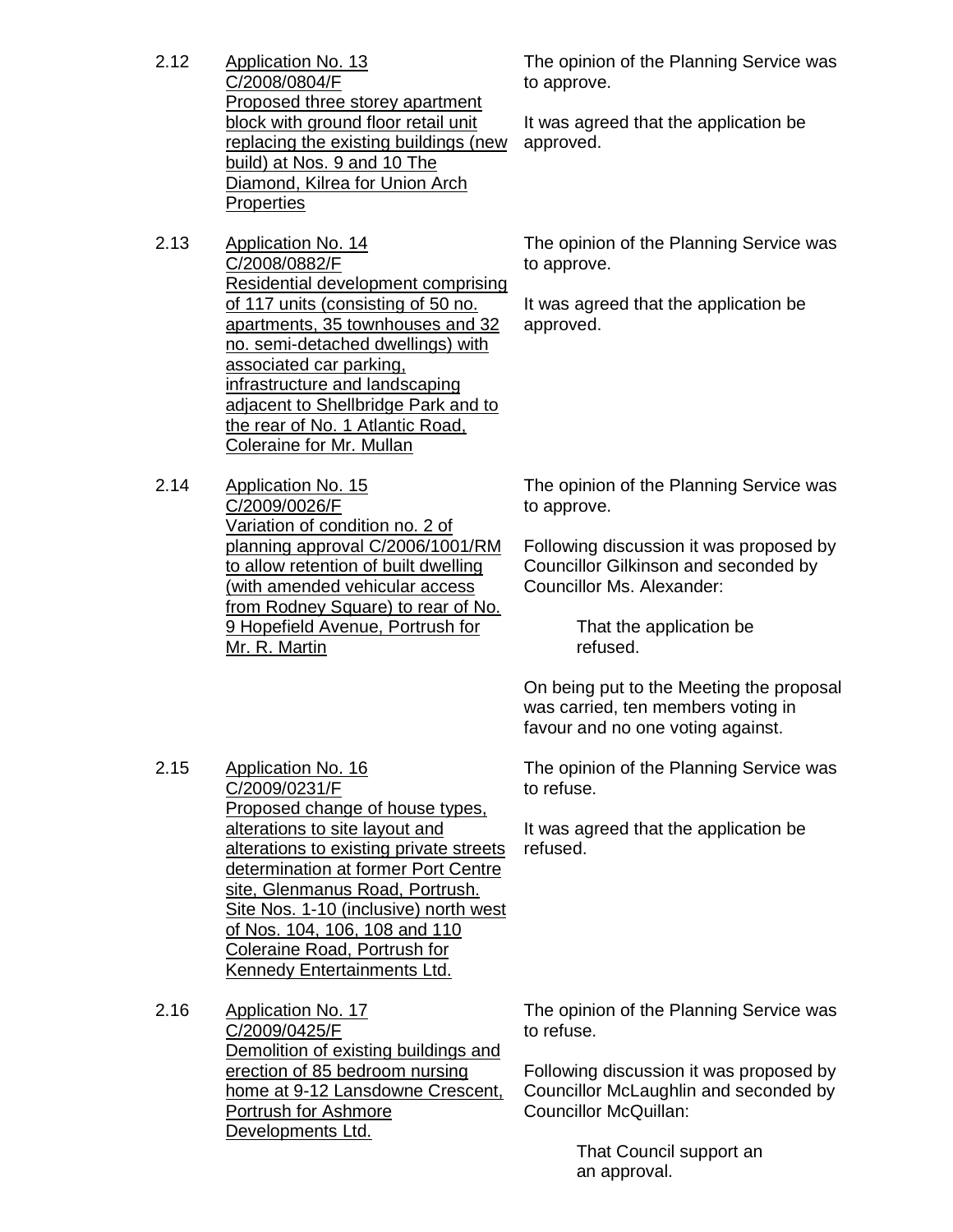On being put to the Meeting the proposal was carried, nine members voting in favour, including the Chairman's casting vote and eight members voting against.

Mr. Duffy agreed to defer issuing a decision for two weeks.

The opinion of the Planning Service was to approve.

It was agreed that the application be approved.

The opinion of the Planning Service was to approve.

It was agreed that the application be approved.

The opinion of the Planning Service was to approve.

It was agreed that the application be approved.

The opinion of the Planning Service was to approve.

It was agreed that the application be approved.

The opinion of the Planning Service was to approve.

It was agreed that the application be approved.

The opinion of the Planning Service was to approve.

It was agreed that the application be approved.

2.17 Application No. 18 C/2009/0776/F Erection of dwelling and garage on a farm adjacent to 57 Newmills Road, Coleraine for Mr. E. Irwin

2.18 Application No. 19 C/2009/0786/O Proposed 2 no. semi-detached dwellings, domestic garages and associated amenity (2 units) between 8 and 10 Leeke Road, Bushmills for Mr. and Mrs. Twaddle

2.19 Application No. 20 C/2009/0814/F Proposed new two storey extension to rear of dwelling at 7 Wheatsheaf Park, Coleraine for Mr. C. Convery

2.20 Application No. 21 C/2010/0038/F Retrospective extension to be used for ancillary accommodation at 7 Wattstown Crescent, Mounstandel, Coleraine for Mr. L. Aversano

2.21 Application No. 22 C/2010/0086/F Demolition of existing building and construction of three apartments at 17a Bath Terrace, Portrush for McCloskey & O'Kane

2.22 Application No. 23 C/2010/0152/A Retrospective application for retention of existing business directional sign (free standing) adjacent to Atlantic Road, 80m south west of Magheraboy House Hotel, Portrush for Blair's Caravans

## **New Applications**

2.23 Application No. 4 C/2009/0145/F Renovation and alteration of No. 39

The opinion of the Planning Service was to refuse.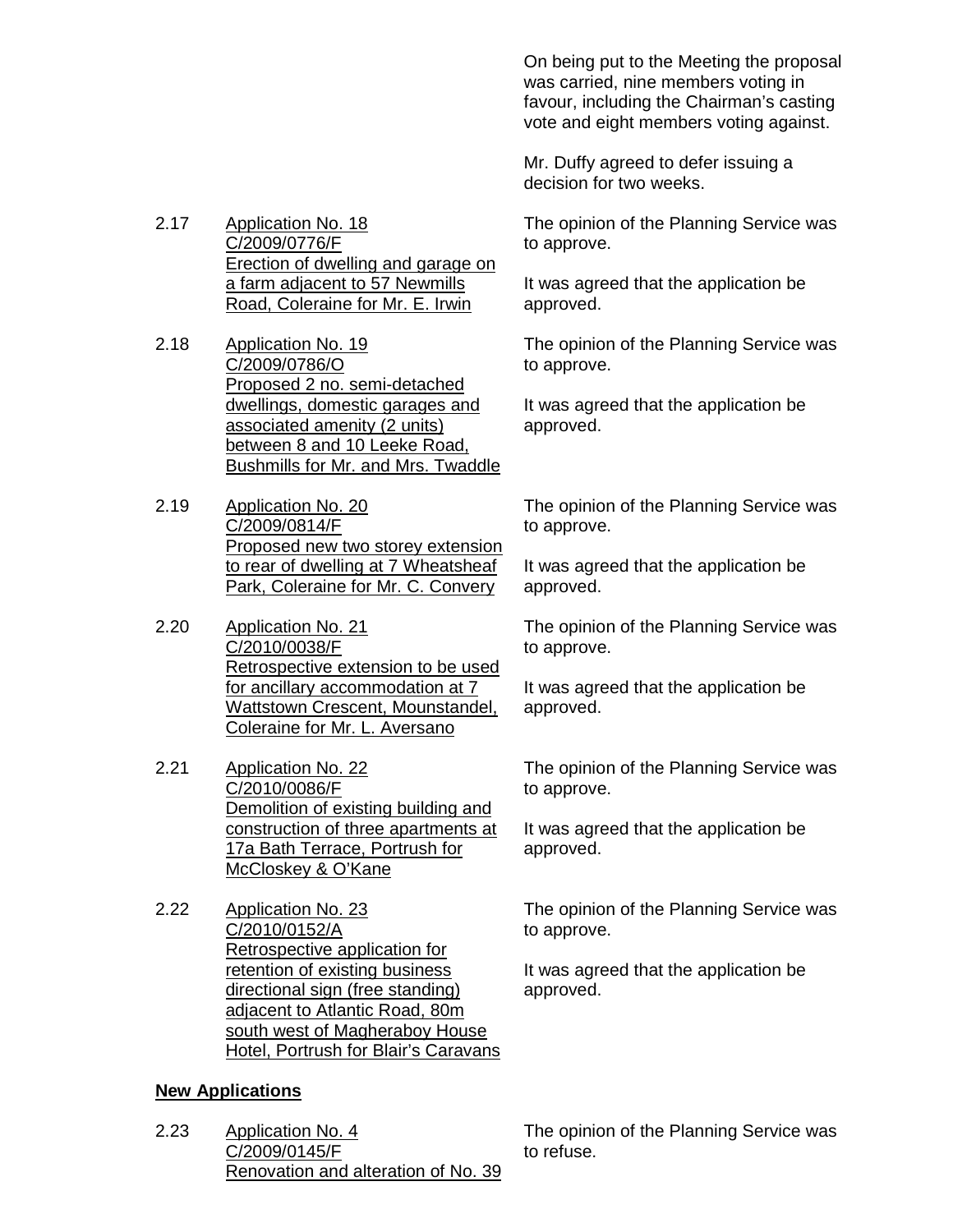Bushfoot Road and the conversion of existing vernacular outbuilding to single dwelling, associated landscaping and parking (amended plans and red line) at 39 Bushfoot Road, Portballintrae for Tara Homes

2.24 Application No. 6 C/2009/0433/F Proposed housing development of 16 residential units, comprising of 6 no. detached dwellings, 2 no. semidetached dwellings, 8 no. apartments and public open space to the south and east of Glenkeen Hollows and Glenkeen Meadows, Aghadowey for Mr. P. McIntyre

2.25 Application No. 8 C/2009/0569/F Amendment to extant approval C/2007/1156/F. Demolition of existing outbuildings and erection of two and a half storey nursing home with associated car parking and landscaping south of 1-27 Nursery Avenue, Portstewart for Higgins Homes

> Retention of extension to existing approved car breaker's yard

(C/2005/0019/F) and proposed car storage area and the erection of a parts' store and relocation of approved ELV storage area in

association with existing business at

58 Belraugh Road, Ringsend,

Garvagh for Mr. Higgins

The application had now been withdrawn.

The opinion of the Planning Service was to approve.

It was proposed by the Deputy Mayor, seconded by Councillor Fitzpatrick and agreed:

> That the application be deferred for one month to facilitate an office meeting on the grounds that all material planning considerations had not been assessed.

The opinion of the Planning Service was to approve.

It was proposed by the Councillor Ms. Alexander, seconded by Alderman Mrs. Hickey and agreed:

> That the application be deferred for one month to facilitate an office meeting on the grounds that all material planning considerations had not been assessed.

The opinion of the Planning Service was to refuse.

It was proposed by the Councillor King, seconded by Councillor Mrs. Loftus and agreed:

> That the application be deferred for one month to facilitate an office meeting on the grounds that all material planning considerations had not been assessed.

The opinion of the Planning Service was to refuse.

2.27 Application No. 14 C/2009/0801/O New residential development consisting of 10 no. two-storey semi-detached dwellings, 2 no. two-

It was proposed by Councillor McQuillan, seconded by Councillor King and agreed:

2.26 Application No. 11 C/2009/0729/F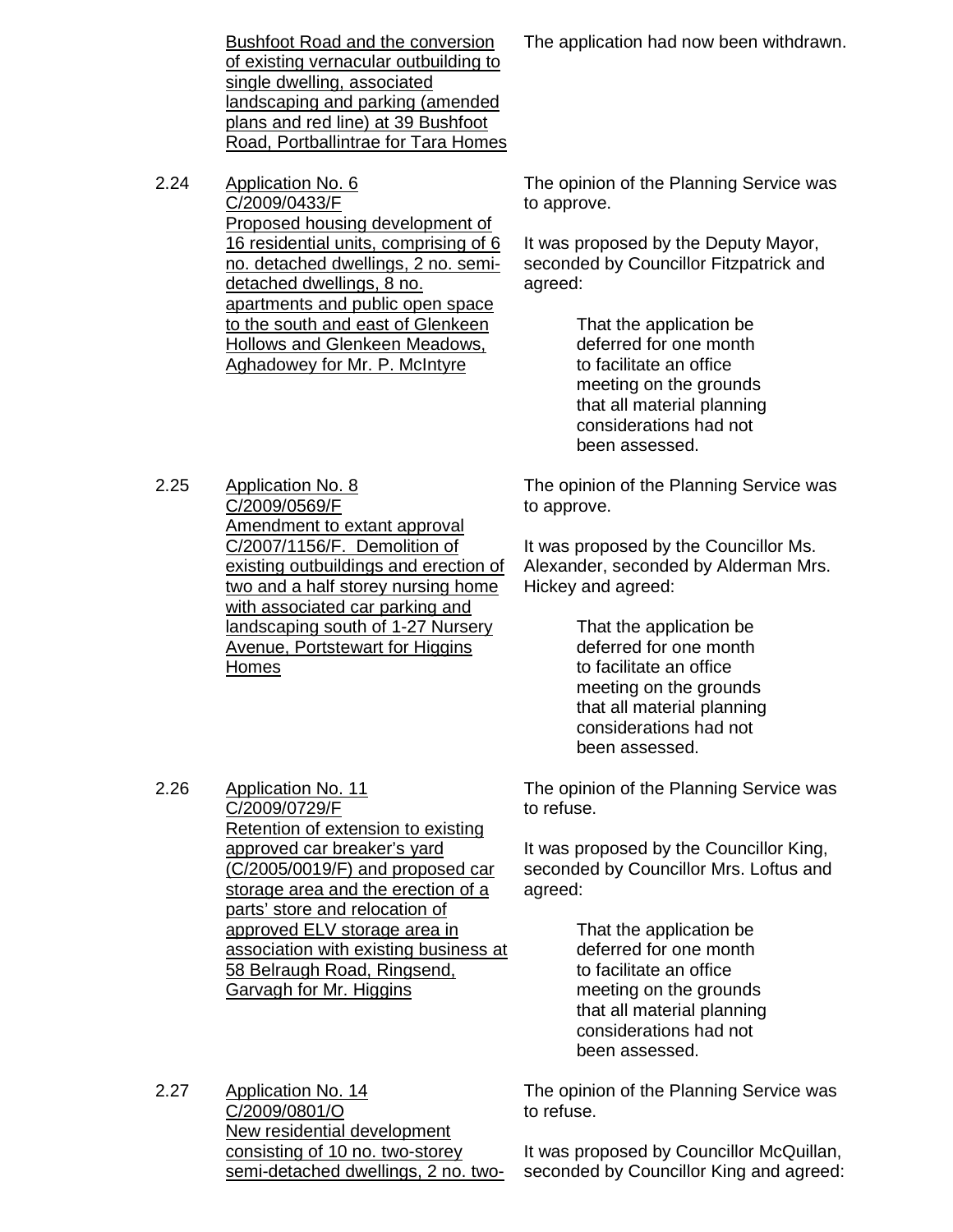storey detached dwellings and 12 no. two storey terrace dwellings and associated roads, car parking and landscaping between 50 Ballyreagh Road and The Mews, Ballyreagh Road, Portrush for Mr. S. Kher

2.28 Application No. 17 C/2010/0088/F Erection of 1.6m high boarded fence fronting stables beside 23 Magheraboy Road, Portrush for Mr. S. Hynds

 That the application be deferred for one month to facilitate an office meeting on the grounds that all material planning considerations had not been assessed.

The opinion of the Planning Service was to refuse.

It was proposed by the Mayor, seconded by Councillor Bradley and agreed:

> That the application be deferred for one month to facilitate an office meeting on the grounds that all material planning considerations had not been assessed.

The opinion of the Planning Service was to refuse.

It was proposed by Councillor McQuillan, seconded by Councillor Mrs. Church and agreed:

> That the application be deferred for one month to facilitate an office meeting on the grounds that all material planning considerations had not been assessed.

The opinion of the Planning Service was to refuse.

It was proposed by Councillor McPherson, seconded by Councillor Fitzpatrick and agreed:

> That the application be deferred for one month to facilitate an office meeting on the grounds that all material planning considerations had not been assessed.

2.31 Application No. 22 C/2010/0206/F Proposed two storey dwelling with detached garage under PPS21, CTY10, 50m south west of 59

The opinion of the Planning Service was to refuse.

It was proposed by Councillor Mrs. Church, seconded by Councillor King and

2.29 Application No. 20 C/2010/0186/F Amended design to previously approved (C/2008/0441/RM) to a one and a half storey dwelling with 7.2m ridge and double garage (detached) 40m east of No. 17 Movenis Hill, Garvagh for Mr. E. Gibson

New sign at the junction of Bayhead

Portrballintrae for the Mr. T. Kane,

Road and Dunluce Road,

2.30 Application No. 21 C/2010/0190/A

Bayview Hotel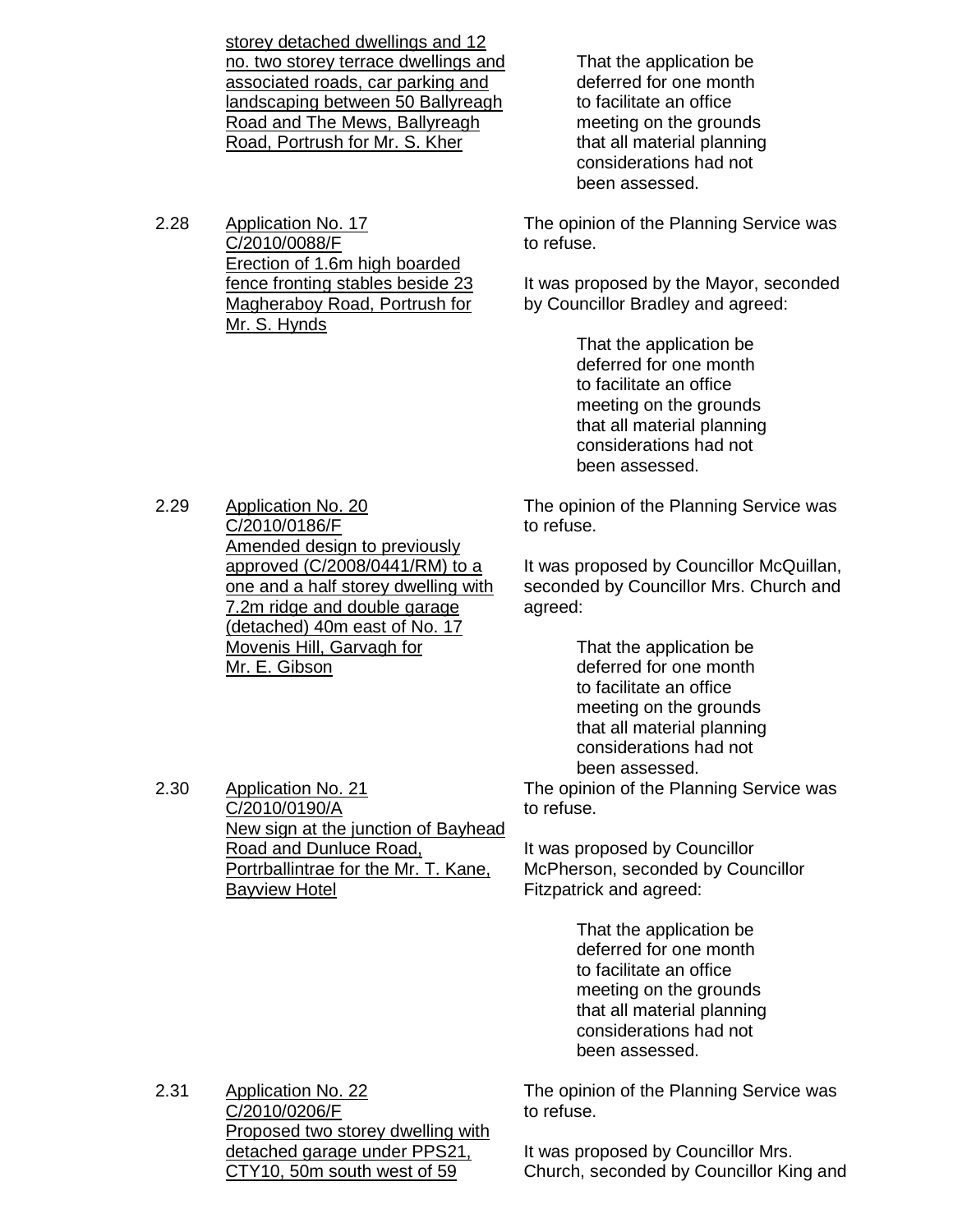#### Cashel Road, Coleraine for Mr. A. Crowe

agreed:

 That the application be deferred for one month to facilitate an office meeting on the grounds that all material planning considerations had not been assessed.

The opinion of the Planning Service was to refuse.

It was proposed by Councillor Bradley, seconded by Councillor King and agreed:

> That the application be deferred for one month to facilitate an office meeting on the grounds that all material planning considerations had not been assessed.

The opinion of the Planning Service was to refuse.

It was noted that the application would be held pending response from the Historic Buildings Branch.

The opinion of the Planning Service was to refuse.

It was proposed by Councillor King, seconded by Councillor Ms. Alexander and agreed:

> That the application be deferred for one month to facilitate an office meeting on the grounds that all material planning considerations had not been assessed.

2.35 Application No. 28 C/2010/0252/O Site for dwelling and garage adjacent to 101 Carrowreagh Road, Garvagh for Mr. C. Reid

The opinion of the Planning Service was to refuse.

It was proposed by Councillor McQuillan, seconded by Councillor Mrs. Church and agreed:

> That the application be deferred for one month to facilitate an office meeting on the grounds

2.32 Application No. 24 C/2010/0229/F Demolition of existing detached bungalow at 6 Greenmount Park, Coleraine and formation of car park over entire site to serve adjoining supermarket at 3 Greenmount Avenue, Coleraine for R & J Foods Ltd.

- 2.33 Application No. 26 C/2010/0237/F Two storey front projection to dwelling with balcony and porch to rear elevation at 36 Glen Road, Garvagh for Mrs. C. Kelly
- 2.34 Application No. 27 C/2010/0248/F Proposed rear first floor bathroom extension at 11 Portrush Road, Portstewart for Mr. P. Glover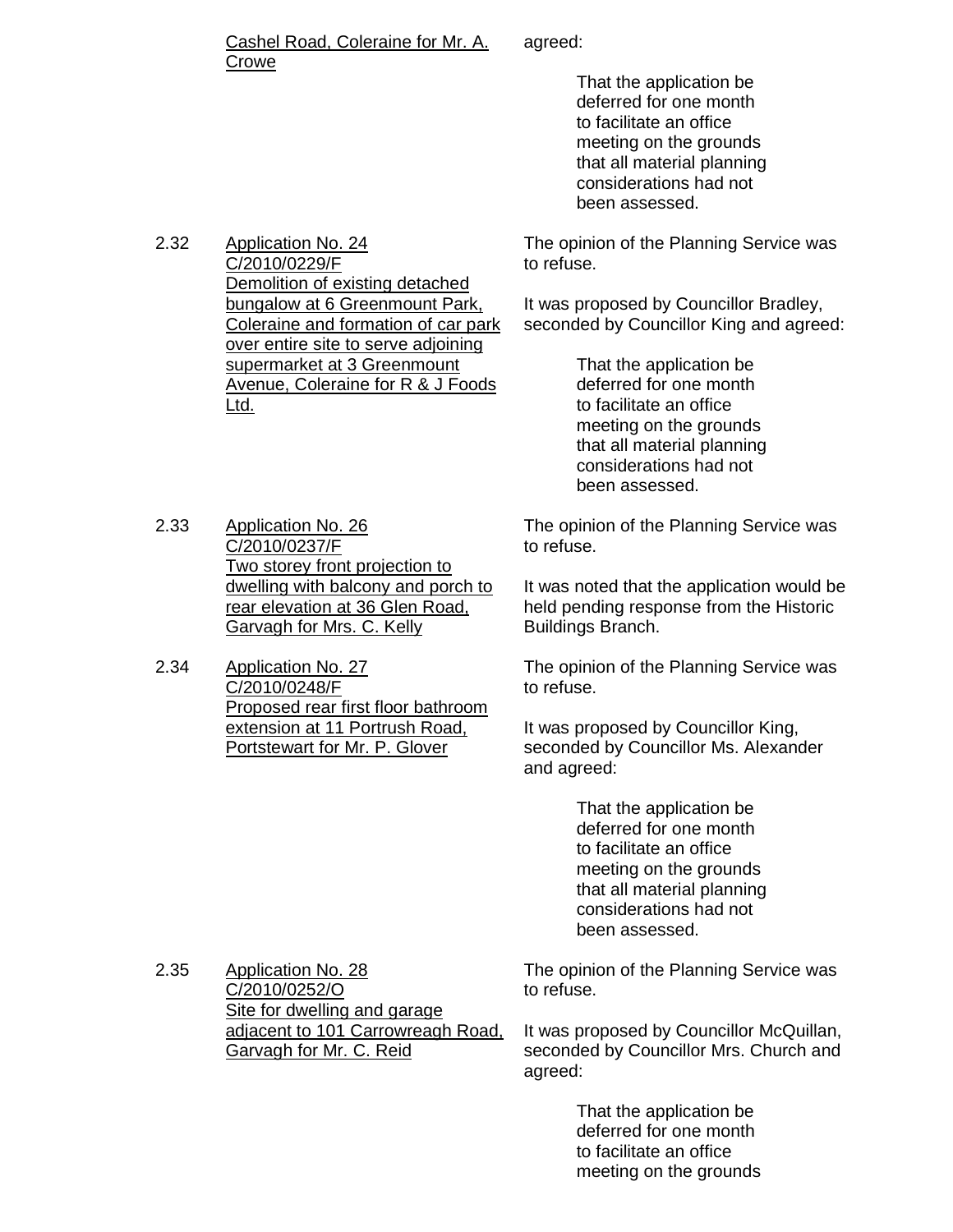that all material planning considerations had not been assessed.

It was requested that the office meeting be held in September.

The opinion of the Planning Service was to approve.

It was proposed by Councillor Ms. Alexander, seconded by Councillor Gilkinson and agreed:

> That the application be deferred for one month to facilitate an office meeting on the grounds that all material planning considerations had not been assessed.

The opinion of the Planning Service was to refuse.

It was proposed by Councillor Mrs. Loftus, seconded by Alderman Mrs. Hickey and agreed:

> That the application be deferred for one month to facilitate an office meeting on the grounds that all material planning considerations had not been assessed.

The opinion of the Planning Service was to refuse.

It was proposed by Councillor McQuillan, seconded by Councillor Mrs. Church and agreed:

> That the application be deferred for one month to facilitate an office meeting on the grounds that all material planning considerations had not been assessed.

The opinion of the Planning Service was to refuse.

2.39 Application No. 36 C/2010/0286/F Erection of one and a half storey dwelling adjacent to No. 39 Ratheane Avenue, Coleraine for

Site for farm dwelling 30m north of 31a Ballylintagh Road, Coleraine for

> It was proposed by Councillor Bradley, seconded by Councillor Fitzpatrick and

2.37 Application No. 31 C/2010/0269/O Proposed new dwelling on a farm adjacent to 102 Boleran Road, Garvagh for Mr. E. Mullan

2.38 Application No. 35 C/2010/0280/O

Mr. B. Wallace

2.36 Application No. 30

C/2010/0268/F Adaptation and modification of existing timber structure on site to provide 3 no. stables and ancillary feed storage areas on the southern side of Dundooan and Kiltinny Road junction, Coleraine for Mr. A. **McCloy**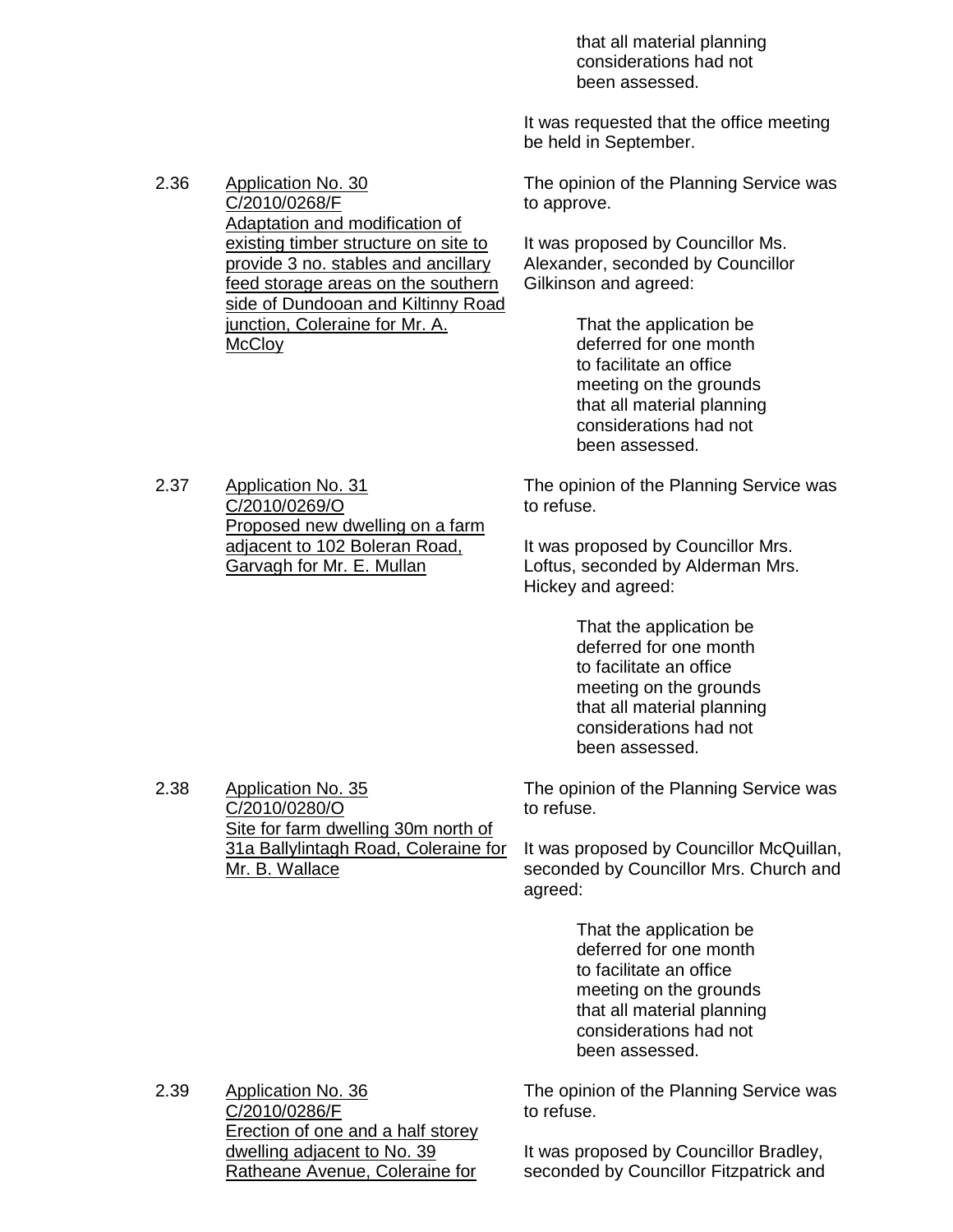### Mr. M. Benson agreed:

C/2010/0289/O

Mr. N. Campbell

storeys 70m west of 24

Erection of a single farm dwelling for private use extending to two

Craigaboney Road, Bushmills for

2.40 Application No. 37

 That the application be refused.

The opinion of the Planning Service was to refuse.

It was proposed by Alderman Mrs. Black, seconded by Councillor Harding and agreed:

> That the application be deferred for one month to facilitate an office meeting on the grounds that all material planning considerations had not been assessed.

The opinion of the Planning Service was to refuse.

It was proposed by Councillor King, seconded by Councillor Harding and agreed:

> That the application be deferred for one month to facilitate an office meeting on the grounds that all material planning considerations had not been assessed.

The opinion of the Planning Service was to refuse.

It was proposed by Councillor Ms. Alexander, seconded by Councillor King and agreed:

> That the application be deferred for one month to facilitate an office meeting on the grounds that all material planning considerations had not been assessed.

The opinion of the Planning Service was to refuse.

It was proposed by Councillor Gilkinson, seconded by Councillor Fitzpatrick and agreed:

2.41 Application No. 38 C/2010/0303/O Proposed site for dwelling and garage adjacent to 54 Burrenmore Road, Castlerock for Mr. and Mrs.

2.42 Application No. 39 C/2010/0305/F One and a half storey rear extension to replace existing conservatory at 7 Newlands Crescent, Portstewart for Mr. and Mrs. Lundy

2.43 Application No. 40 C/2010/0319/O Site for dwelling at Ballylagan Road (adjoining 20b Drumadragh), Coleraine for Mr. and Mrs. Baxter

E. Cunning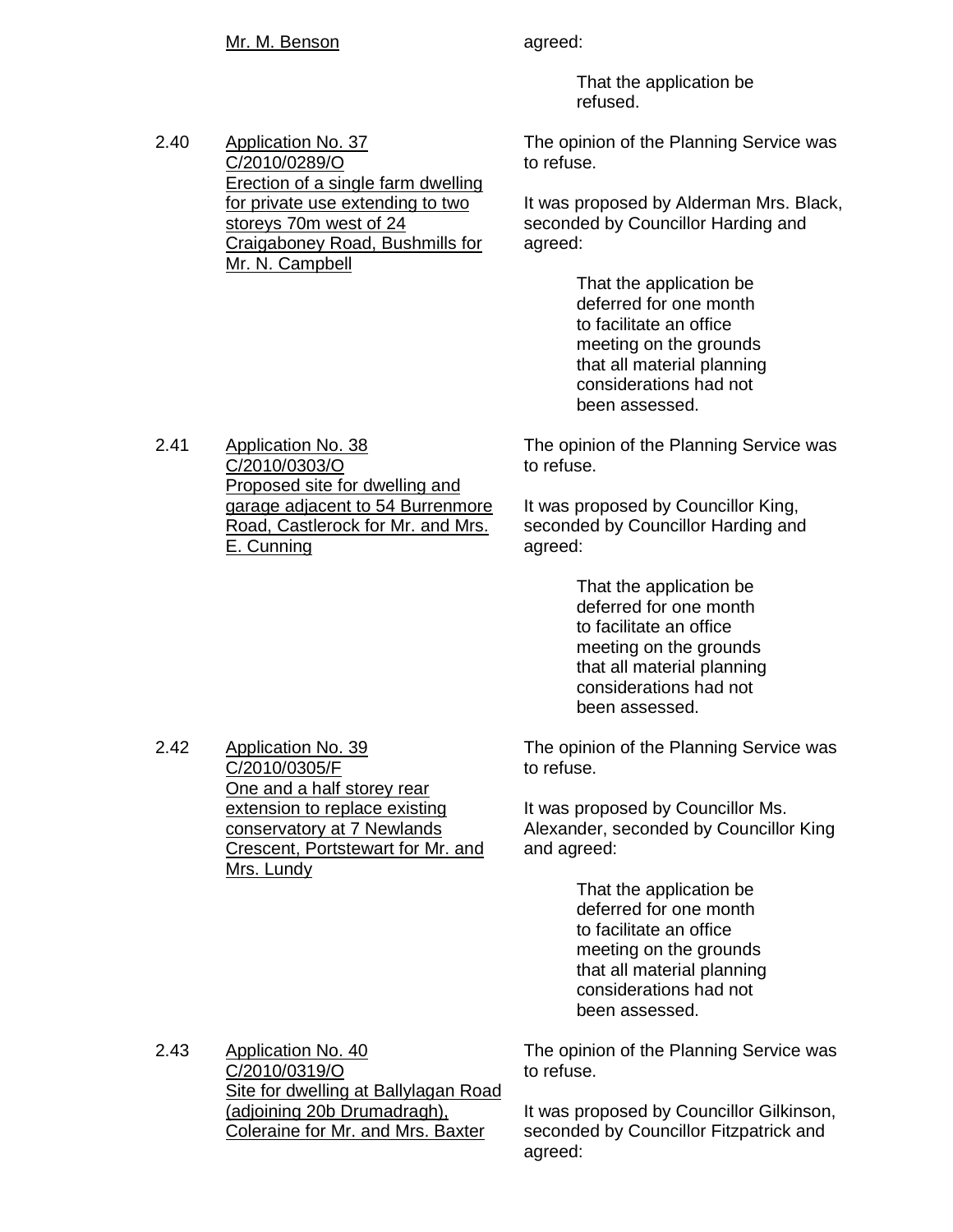That the application be deferred for one month to facilitate an office meeting on the grounds that all material planning considerations had not been assessed.

## **3.0 OFFICE MEETINGS**

 It was noted that the office meetings would be held on Friday 20 August 2010. The office meeting for Application No. C/2008/0406/F (Ms. Quigg) would be arranged prior to 19 August 2010.

## **4.0 PLANNING APPEALS INFORMATION**

 Consideration was given to the Planning Appeals Report detailing the following (previously supplied).

## **4.1 Appeal against Enforcement Notices**

### **4.1.1 Alleged unauthorised construction of lay-by and lane, land east and adjacent to 40 Ballinteer Road, Macosquin, Coleraine for Mr. James Christie**

 It was proposed by Councillor McQuillan, seconded by Councillor King and agreed:

That Council support the appelant.

## **5.0 APPLICATION NO. C/2008/0311/F CONCRETE BATCHING PLANT - CRAIGAHULLIAR, PORTRUSH**

 Consideration was given to letter of response from the Minister of the Environment regarding the above planning application.

 The Minister had met residents, local Councillors, MLAs, MPs and had considerable written communication. The main issues of contention related to roads and environmental health and as the statutory consultees were satisfied that the required conditions were met the Minister was not in a position to ignore their views and overturn the decision.

 Following discussion it was proposed by Councillor Leonard, seconded by Councillor Ms. Alexander and unanimously agreed:

 That the Minister be invited to visit the site and that the Chief Executive of Planning Service be requested to authorise a Council office meeting with representatives from Minerals Unit in attendance.

## **6.0 LANDFILL SITE - CRAIGMORE ROAD, RINGSEND**

 Read letter of response from the NI Environment Agency regarding works around the perimeter fence at the above landfill site.

 It was noted that the extraction works which had taken place were outside the boundary of the area regulated under the Pollution Prevention Control (PPC) Permit and were,